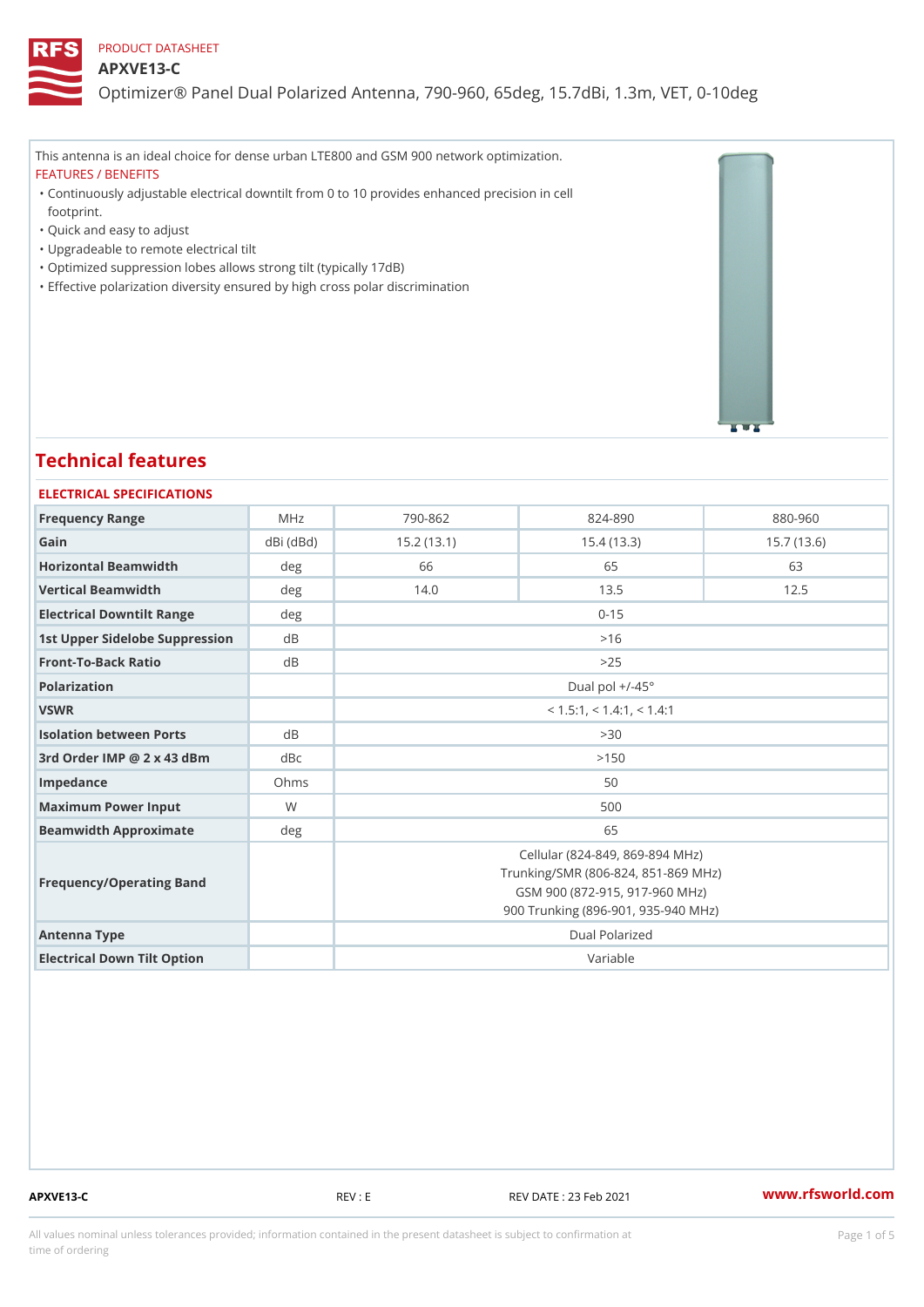## APXVE13-C

Optimizer® Panel Dual Polarized Antenna, 790-960, 65deg, 15.7dBi, 1.

| MECHANICAL SPECIFICATIONS          |                             |                                        |  |
|------------------------------------|-----------------------------|----------------------------------------|--|
| Lightning Protection               |                             | Direct Ground                          |  |
| Connector Type/Location            |                             | (2) 7-16 DIN Female/Bottom             |  |
| Dimensions - HxWxD                 | mm (in                      | 1460 x 270 x 136 (57.7 x 10.51 x 5.35) |  |
| Weight w/o Mtg Hardware kg (1b)    |                             | 12(26.44)                              |  |
| Survival/Rated Wind Speach/h (mph] |                             | 200 (125) / 150 (93.2)                 |  |
| Applied Wind Load Standard         |                             | DIN 1055-4                             |  |
| Wind Load @ Rated Wind, FNro(hbtf) |                             | 333 (74.5)                             |  |
| Wind Load @ Rated Wind, Ma(xbf)    |                             | 416 (93.1)                             |  |
| Wind Load @ Rated Wind, Slidebf)   |                             | 204 (45.7)                             |  |
| Wind Load @ Rated Wind, Reashbf)   |                             | 416 (93.1)                             |  |
| Mount Type                         |                             | Downtilt                               |  |
| Height (Approximate)               | ft.                         | 5                                      |  |
| TESTING AND ENVIRONMENTAL          |                             |                                        |  |
| Operation temperature              | $^{\circ}$ C ( $^{\circ}$ F | $-40$ to 60 ( $-40$ to 140)            |  |
| MATERIAL                           |                             |                                        |  |
| Radome Material/Color              |                             | UPVC/Light Grey RAL7035                |  |
| Mounting Hardware Material         |                             | Included                               |  |
| Radiating Element Material         |                             | Aluminum                               |  |
| Reflector Material                 |                             | Aluminum                               |  |
| ORDERING INFORMATION               |                             |                                        |  |
| Shipping Weight                    | kg (lb)                     | 18.6(40.9)                             |  |
| Packing Dimensions, HxWxnDm (in)   |                             | 1725x 380 x 230 (68.12 x 14.96 x 9.06) |  |
| Mounting Hardware                  |                             | Included                               |  |
| Mounting Pipe Diameter             | $mm$ (in)                   | $45 - 120 (1.7 - 4.7)$                 |  |
| Mounting Hardware Weightkg (Ib)    |                             | 4.3(9.5)                               |  |

APXVE13-C REV : E REV DATE : 23 Feb 2021 WWW.rfsworld.com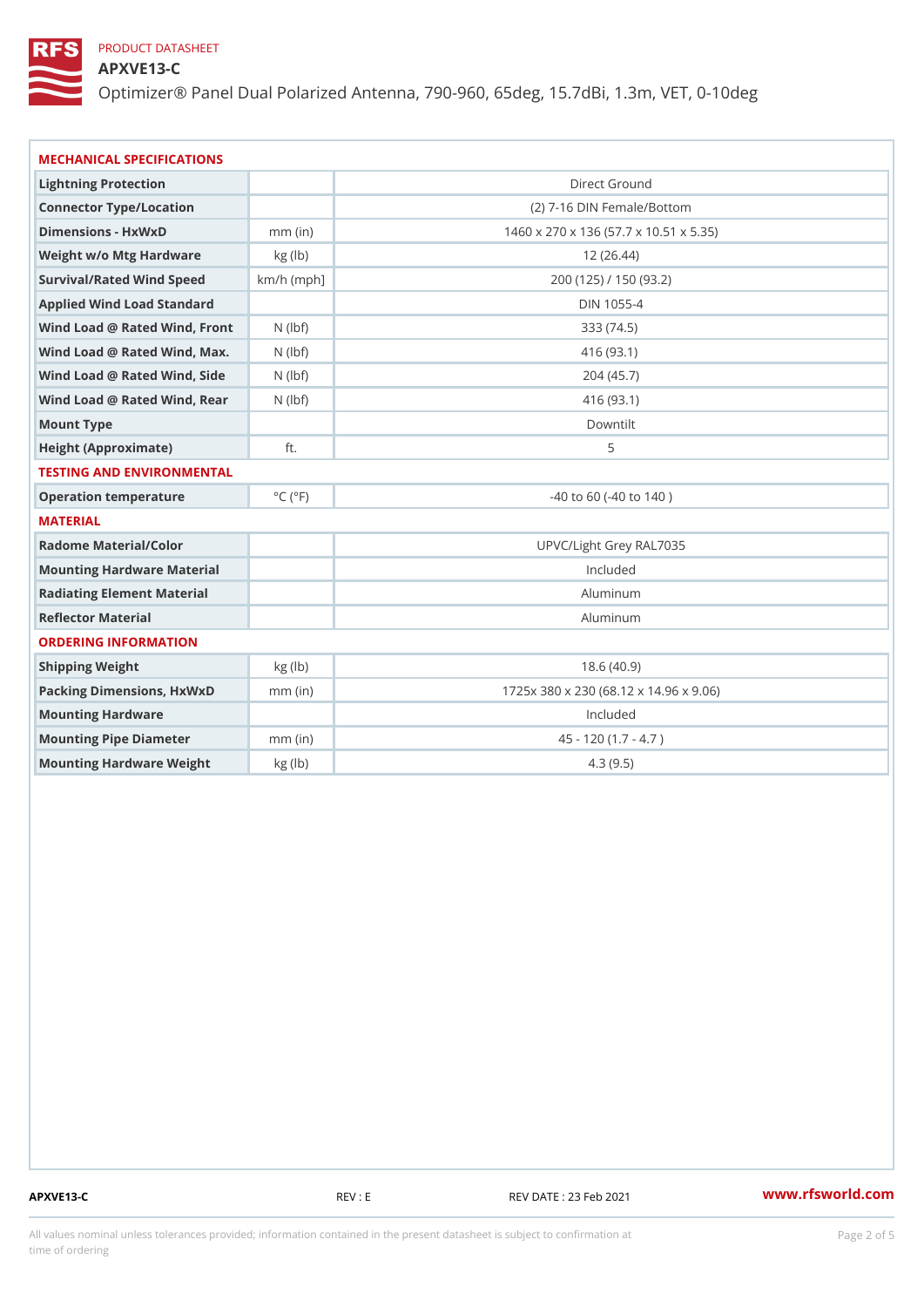APXVE13-C

Optimizer® Panel Dual Polarized Antenna, 790-960, 65deg, 15.7dBi, 1.

Antenna End Plate

APXVE13-C REV : E REV DATE : 23 Feb 2021 WWW.rfsworld.com

All values nominal unless tolerances provided; information contained in the present datasheet is subject to Pcapgeling that i time of ordering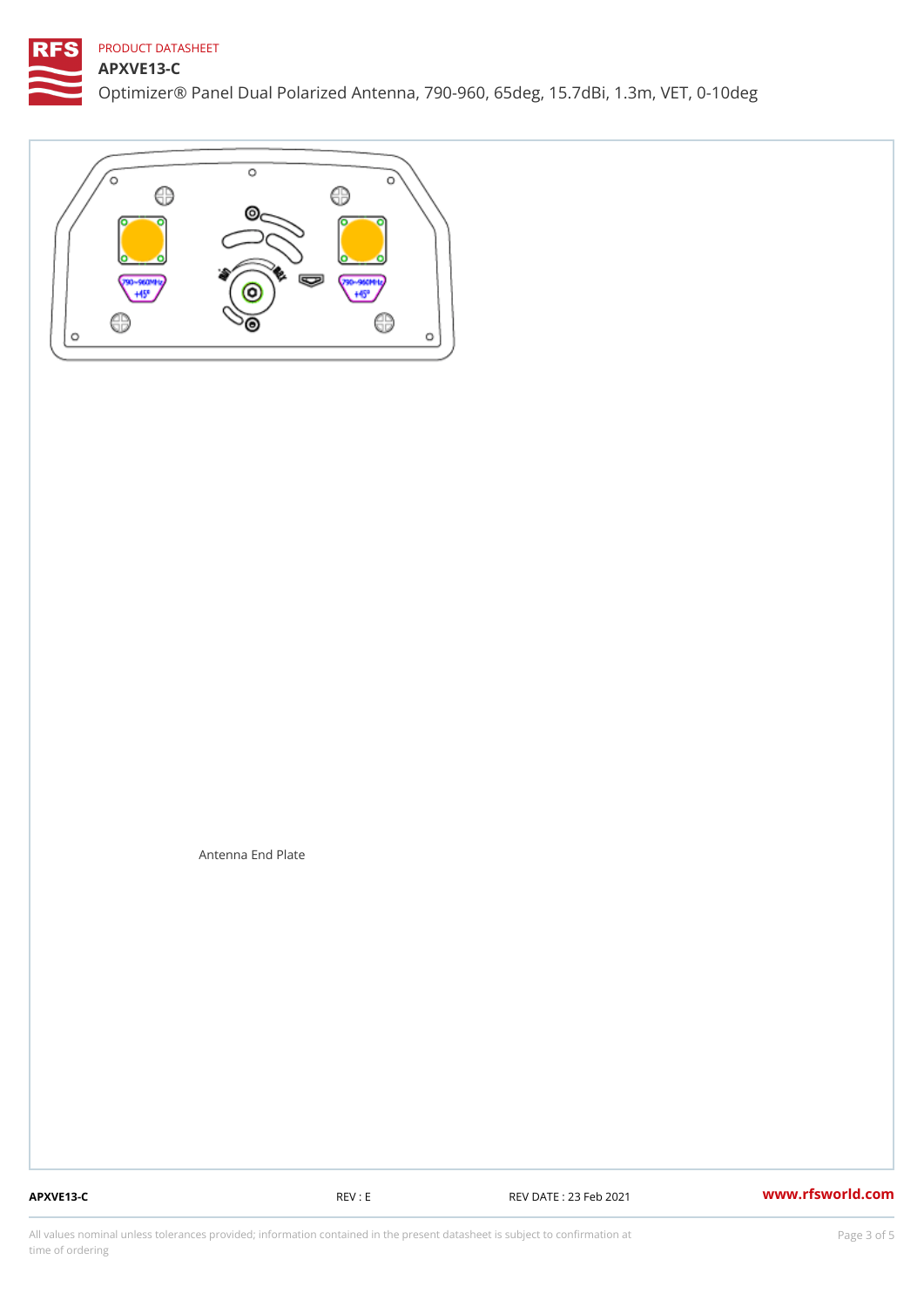APXVE13-C

Optimizer® Panel Dual Polarized Antenna, 790-960, 65deg, 15.7dBi, 1.

Antenna Array

APXVE13-C REV : E REV DATE : 23 Feb 2021 WWW.rfsworld.com

All values nominal unless tolerances provided; information contained in the present datasheet is subject to Pcapgnéig4m ssti time of ordering